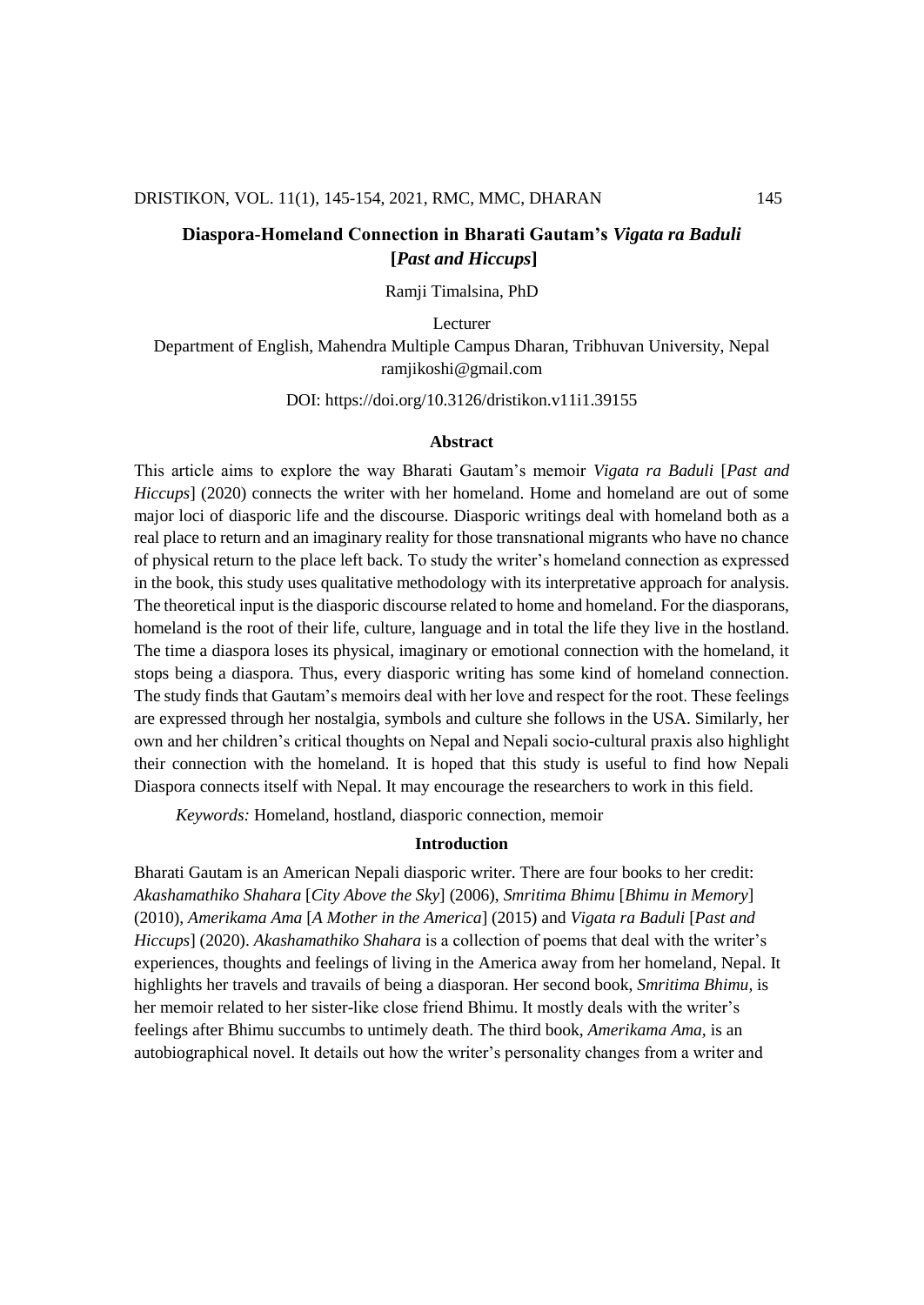editor back in Nepal to a mere child-rearing mother and baby-sitter in her new land of settlement. It highlights how a diasporan is compelled to console themselves with the hope for the better future despite a very troublesome and dissatisfied life just after the transnational migration.

The award-winning book *Vigata ra Baduli* is a collection of memoirs. All of them deal with how the writer remembers Nepal, her parents and people, and incidents that happened in Nepal. The writer reflects on her position in both the Nepali and the American societies after she migrated to the USA and turned herself into a diasporan. Some memoirs are purely about the incidents in the USA and Sweden. Currently, she lives in the USA with her family. Her first son and only one daughter have been married and live separately; the son in Sweden and the daughter in California. Even when she describes their life in the USA and Sweden, Nepal appears in reference to social, cultural and linguistic differences. In all her books, she one way or the other shows her close connection with the homeland i.e. Nepal.

The reviewers on the book *Vigata ra Baduli* have also highlighted how her memoirs deal with her life in the USA and Nepal. Arun Khatri (2021) has found the book a record of the writer's pains and pleasures in the new land of settlement. He has described the presentations as the result of the writer's mentality divided between homeland and hostland. Next reviewer is Basu Shrestha (2021) who has discussed the text as the writer's conscious presentation of her situation in both the Nepali and the American societies. In the same way, Khimanand Pokhrel (2021) has observed the writer's love of Nepal and the people back there in the book. He has claimed that the writer's life in the USA, as a diasporan, has been guided by Nepali culture and consciousness in many cases. He has found gradual growth of the American consciousness in the writer.

The next reviewer is Prabha Baral (2020) who has dealt with the emotional aspect of the book. She has found herself being emotional during the reading of the book. Baral has claimed that the writings deal with Gautam's identity as a daughter, mother, sister and friend. Lila Luitel (2020) has written the review of the book with the focus on its thrust as writer's diasporicity. Luitel has highlighted some instances of nostalgia and sensitive deliberation of the incidents in the book. In the background of the book, Bharati Gautam (2020), the writer herself, has accepted that the book is a research on her own growth as a Nepali American in the USA. She has claimed that her '*ma'* [self] is dominant throughout the writings in the collection. So, she expects the readers to find her condition in a diaspora.

Practically, diasporic writers are in some or the other way connect themselves with their homelands. Michael J. C. Echeruo (2001) explains the fact that the home for the diasporans "is not important only as a physical place; it is even more important as the source, root, final location for a determinable lineage" (p. 13). Gautam has also described Nepal more than a land. She treats it as the emotional location for her diasporic self. Her writings mainly deal with her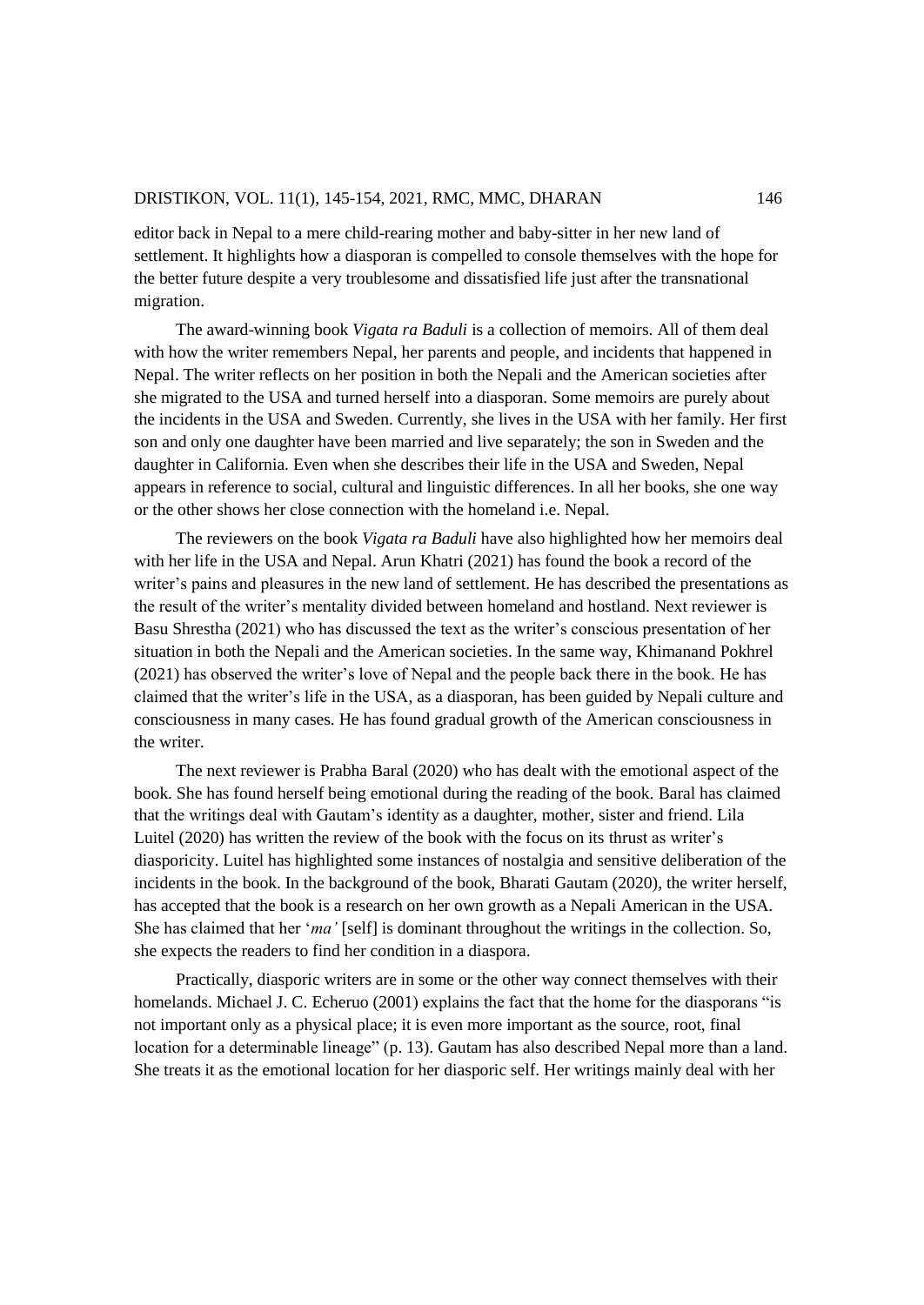family connection in both of the lands. So, the major concern of this study is to find out how the memoirs connect the writer with her homeland. To specify the study, this article deals with the writer's love and respect for the root, critical thought on the homeland and the use of symbols to highlight the emotional connection.

#### **Methodology**

#### **Diaspora Discourse as a Theory**

Diaspora discourse deals with the existential reality of the people who have left their homeland and have developed a community, of the people from same land of origin, in a new country. Home and homeland are two of the major ideas the diasporic discourse deals with. Robin Cohen (2008) has claimed that "Bonds of language, religion, culture and a sense of common history and perhaps a common fate impregnate a diasporic relationship". Cohen has further emphasized on the emotional connection between the diasporan's homeland and hostland as the connection "give[s] to it an affective, intimate quality that formal citizenship or even long settlement frequently lack" (p. 173). Cohen's focus, here, is on the fact that it is not only the physical and political connection, but the emotional relation is also equally important for the diasporans in regard with their connection with the homeland left back.

Moving ahead from the traditional discourse of the victim diaspora like the Jews and the Armenians, the current diaspora discourse deals even with the accumulative diaspora and their virtual connections. Cohen has claimed that "diasporas have nowadays retained their connections to home by means of virtual recreations of home and intermittent visits rather than via a return movement" (pp. 165-66). Thus, the diasporic homes and homelands are more the imaginary ones than the really physical ones. Thus, this study has used the recent discourse on the diaspora-homeland connection primarily discussed by Vijay Mishra (2007), Uma Parameshwaran (2007), Robin Cohen (2008), Michel Bruneau (2010) and Adriana Margareta Dancus (2011). All these theorists of diaspora-homeland connection focus on emotional, cultural and imaginary aspects of the homeland-hostland relation.

#### **Study Procedure**

The primary data of this qualitative research has been the memoirs collected in Bharati Gautam's book *Vigata ra Baduli* [*Past and Hiccups*] (2020). The incidents described in the memoirs and the writer's presentation of the consequent feelings she underwent during the incidents are the major corpus of the study. The support of the reviews on the book has been taken to make sure that the memoirs have diasporic themes. After that the incidents and feelings are categorized into two headings namely connection with homeland, and love and respect for the root. The categorization is followed by the analysis of the data with the use of interpretative method. The meanings of the data have been drawn with the help of how diaspora discourse plays the role in the meaning making process of the realities of the diasporic life.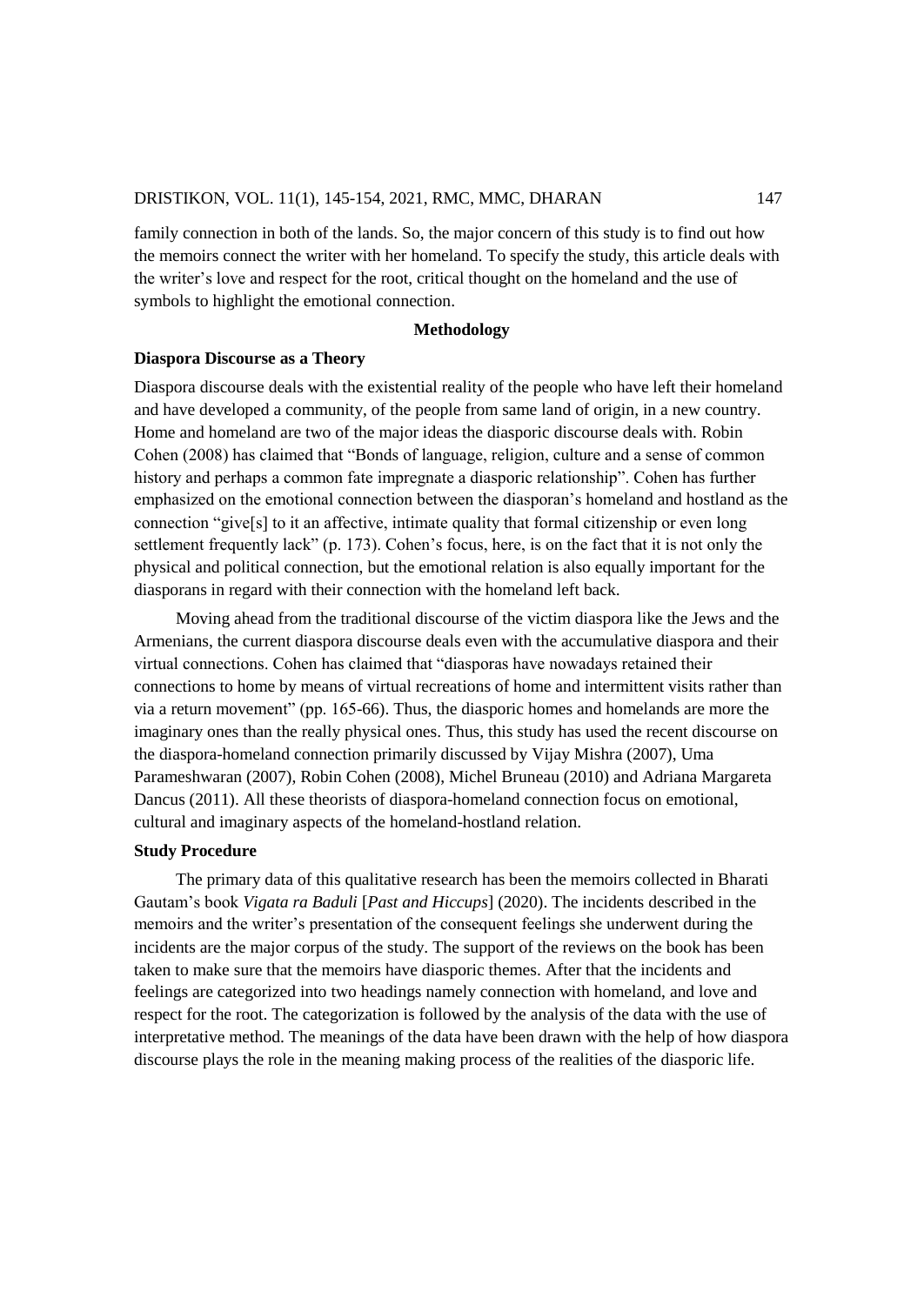Finally, the discussion is concluded highlighting the writer's concern with her homeland, nostalgia, cultural root, symbols and worry for the homeland and people back there.

# **Results and Discussion**

This section deals with the major thematic aspects of diaspora-homeland connection found in the book *Bigata ra Baduli*. Divided into two subheadings, the discussion has covered the reasons for the diasporas to get connected with the homeland, and their love and respect for the root.

## **Connection with the Homeland**

For the diasporans, the homeland is the locus of their identity. It is their root. Bharati Gautam takes Nepal in the same sense. She writes: "*nepaalalaaee mabaata jhikepachhi ma rahanna* [If Nepal is taken out of me, I do not remain]" (p. 69). Nepal is the base of her identity. Even when her parents, who lived in Nepal throughout their lives, pass away, she feels: "*mero mulukako upasthitinai meraa aamaabaako upasthiti rahechha* [The presence of my nation is the presence of my parents]" (p. 74). For the writer, the homeland is to provide her a permanent parental protection. The way parents give identity, protection and hope for their children the homeland does all these permanently. So, when the writer sees the land of Nepal from the aeroplane in which she is returning Nepal from the USA after her ten years long stay there, she feels as if her nation has travelled to her heart. So, she finally realizes that wherever and how long one lives away from the homeland, the land cannot be a stranger to the migrant.

The writer remembers that not only her parents but also all her ancestors have been the part of the soil of Nepal. So, the soil is her parental body. She further realizes that the land always provides her culture of love, trust and faith. Then she humanizes the nature: "*Chiso haawaale mero gaalaa sumasumyaayo. Maile aamaakaa haata anubhava gare. Khullaa aakaashale nihuriera angkamaala garyo. Maile baako taato shaasa mero shareeramaa anubhava gare* [The cold wind caressed my cheeks. I felt my mother's hand there. The open sky bent to hug me. I experienced my father's warm breath in my body]" (p. 74). Here, home becomes "an aesthetic order" (Mishra, 2007, pp. 130). The writer's experiences remind the idea of McLeod that the concept of home in diaspora communities "can act as a valuable means of orientation by giving us a sense of our place in the world. As an idea, it stands for shelter, stability, security and comfort" (p. 210). Gautam feels her affinity with the land of Nepal.

The writer feels refreshed in Nepal. She compares herself with a tree that has dried for two decades because it could not get the water and food of its need in the hostland. But when she reaches Nepal for a short visit, she feels it gives her "*jeevanako athaahaa sambhaavanaa* [infinite possibility of life]" (p. 77). Her birthplace promotes the sense of energy and identity: "*dhanakutaako kachide. Mero aaphno ghara. Mero aaphno parichaya. Mero nirmaanako kachchaa padaartha* [Kachide from Dhankuta is my own home, my own identity, and the raw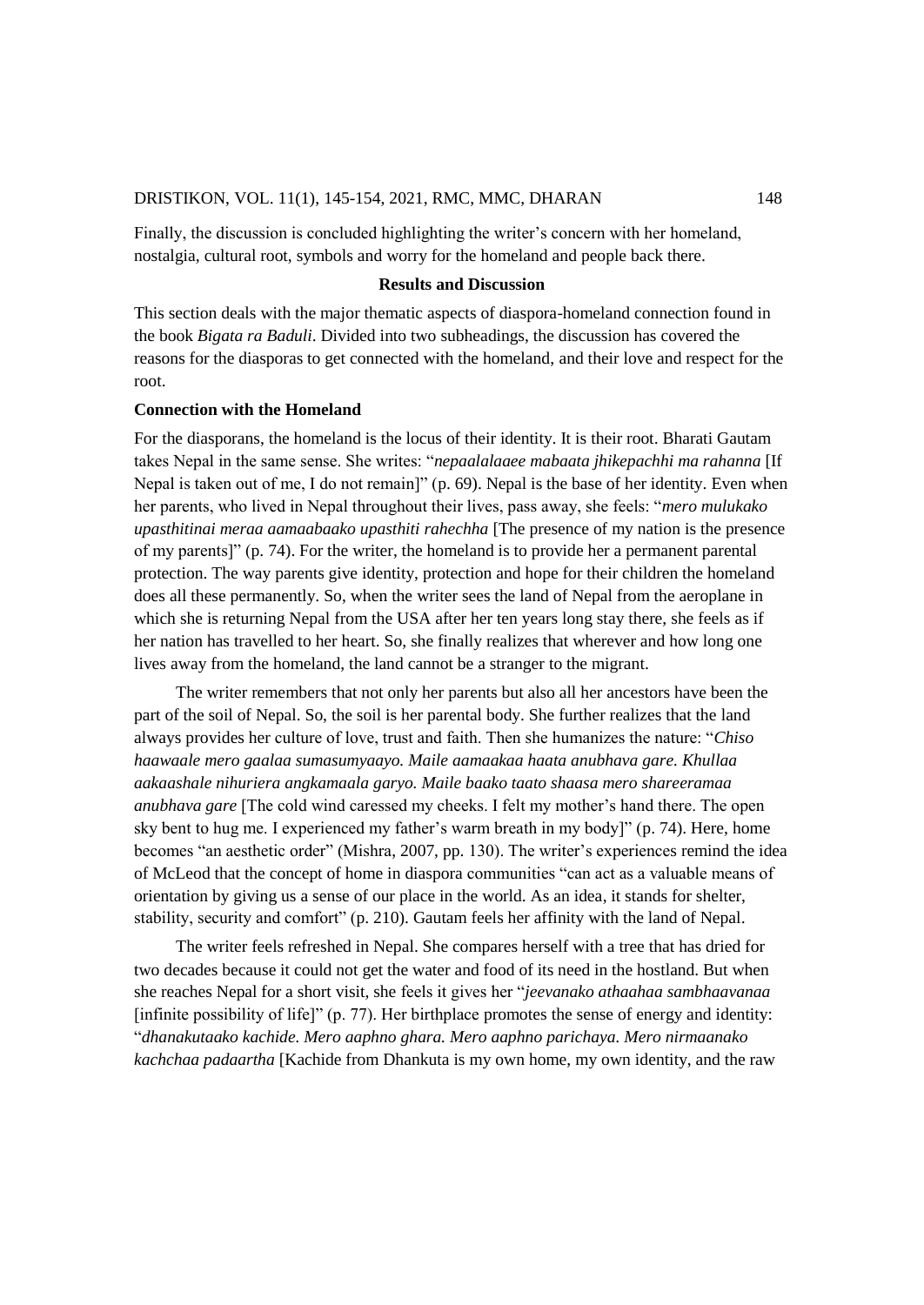material of my making]" (p. 79). Here, too, McLeod sounds correct: "Migrants may well live in new places, but they can be deemed not to belong there and disqualified from thinking of the new land as their home. Instead, their home is seen to exist elsewhere, back across the border" (p. 212). Here, homeland, as Cohen claims, has "an emotional, almost reverential dimension" (2008, p. 103). It is a place of faith and respect for the diasporans.

The sense of freedom the writer feels in reaching Nepal is the result, also, of the diasporans' feeling towards the hostland and the life there. Jose Manual Mourino reports that "there is perhaps no worse prison for emigrants than the circumstances that prevent them from returning to their homeland" (in Fernandez, 2009, p. 319). So, once they are able to escape the hostland even for a short while, their "diasporic longing for the homeland" instantly "becomes both the altar and the trajectory of being" (Parameshwaran, 2007, p. 319). Even when the writer is in the USA, Nepal is always in her mind. She reports that Nepal that she had left two decades ago "comes to her dream every night [*raatai nabiraai spanaamaa aauthyo*]" (p. 176). So, in her arrival at Nepal, she feels: "*aaphaisangako bhavanaatmaka nepaala bokera bhautika nepaala tekna aaeko* [I came to land on physical Nepal carrying the emotional Nepal within me]" (p. 176). This is the first-generation migrants' feeling towards the homeland.

The second generation also has their special affinity with the place where their parents were born, grown up and which they finally left to get settled in the new land. The writer's children also want to visit Nepal whenever they get an appropriate chance. Two of her children visit Nepal as part of their international project in their university courses. In this regard, the writer comments: "*Taate pani nathaalee nepaala chhodekee chhoreebhitra pani nepaala napaseko bhae sansaarakaa sabai muluka chhodera nepaalanai jaane rahara kasaree umrina sakthyo holaa ra*! [The daughter who left Nepal even before she was a toddler would not have chosen Nepal leaving all the countries in the world aside if there was no Nepal inside her]" (p. 176). Observing her children's choice and love for Nepal, the writer concludes: "*nepaalasangako haamro naataa yahaa hurkiekee chhoree maatra hoina usakaa santaana ani tineeharookaa santaanasamma salkirahanechha bhanne kuraamaa malaaee patyaara laagchha*  [I believe that our relation with Nepal will continue not only to our children but also for many generations]" (p. 176). This shows how the homeland is a continuous phenomenon for the diasporans.

The writer also realizes that the homeland is not merely a physical entity. Moreover, it is a spiritual or emotional entity. "*Dhungaamaataako nepaala jahaa chhodera aaeko bhaepani mutubhitra liera aaeko nepaala ta mutu rahesamma chhodna nasakne yathaartha merai manale thammyaauchha* [My mind finds that to reach wherever we leave back the Nepal made up of the stone and soil, the Nepal I have carried within my heart cannot be away from me till my heart exists]" (p. 176). It shows that "the homeland is imbued with an expressive charge and a sentimental pathos that seem to be almost universal" (Cohen, 2008, p. 103). At the same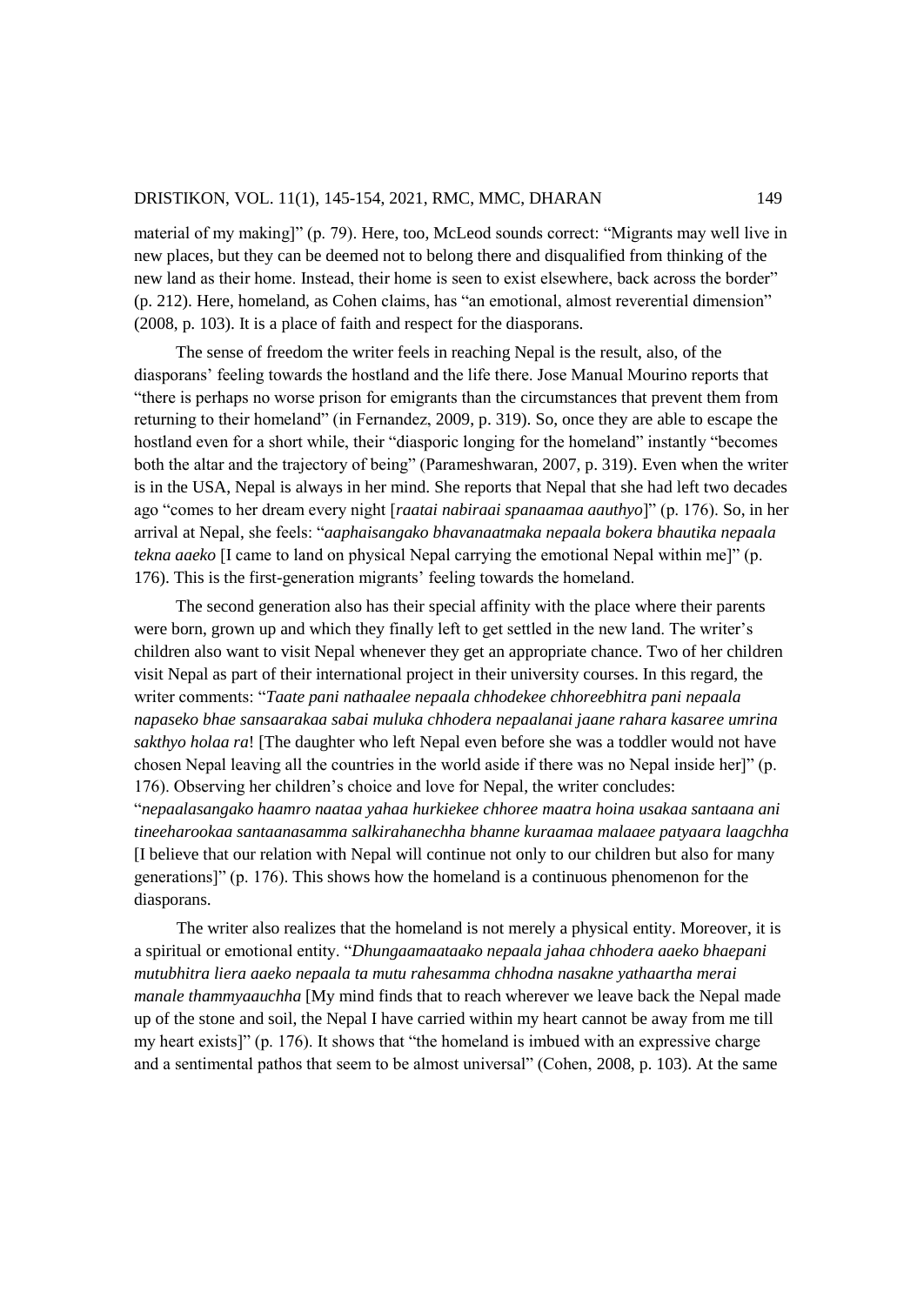time, home "becomes a mode of interpretative in-between-ness" (Radhakrishnan, 1996, p. xiii). The writer does not find her a complete Nepali or a complete American. When she thinks of being a Nepali, her hostland reminds her that she is a US citizen. Similarly, when she thinks that she is an American, she remembers that her homeland is Nepal.

Even when the writer finds the changed face of her homeland, she cannot feel to be a stranger from her heart. When the writer visits Nepal after years-long interval, she finds many changes in her homeland. She primarily talks of Kathmandu, the capital of Nepal, and Dhankuta, her birthplace. Once when she visits Dhankuta during the Dashain, she finds it as if it is a place she has never been. She has to stay in a hotel, not in any house of her relatives though the empty house where she was born and grown up is close by. She feels: "*kahilyai natekeko mulukamaa pasejasto*" [As if I have entered into the place I have never been]" (p. 208). She longs to see some women preparing the *batti* sitting on a *mudha* in front of their homes, some people playing the carrom board in a house yard, playing *kappadi* and *dhyak* on the road.

All these activities were usual at the town in her childhood. But now, they are not found around. Instead, she finds every small house she knows has been modified into many storey concrete buildings; some of them have housed the government offices and some others are business spots. She cannot match this game of change ["*manaimana pani maile hisaaba milaauna sakekee thiena*"] (p. 208). She thinks that her three-decade long spectacle may be dimmed. She blames her own perspective, not the place. She wants to find herself attached to the land despite lots of changes. Her love is seen when she returns from the place. "*daado kaatunjelasamma pharkidai herdai gare* [I continuously turned back to see the place as long as I could see it]" (p. 216). Thus, the diasporans find themselves connected to homeland in different forms, and keep it in their heart as a lovely root.

## **Love and Respect for the Root**

Homeland is the root of the diaspora. Their original cultural flavor of a diaspora emanates from the land they have left back. The love and respect are so much engraved that even the negative aspects of the homeland are taken to be things of liking. When Bharati Gautam visits Nepal after her long stay in the USA, she finds the air filled with foul smell, the litter scattered everywhere, people carelessly crossing the roads and the dogs sleeping in the middle of the streets. But she does not take them to be bad; instead, she associates them with her experiences when she was in Nepal. She feels none of these practices were strange ["*kehee pani paraai laagena*"] (p. 72). They were her own things and practices from the past.

Her love of the past and the homeland make her feel:

*Swachchha saphaa nabhaera ke bho ra? Yahaa bahane haawaa eka pataka nilnebittikai sabaibhandaa sanglo laagna thaalyo. Tyahaako chaite dhoolaale mero*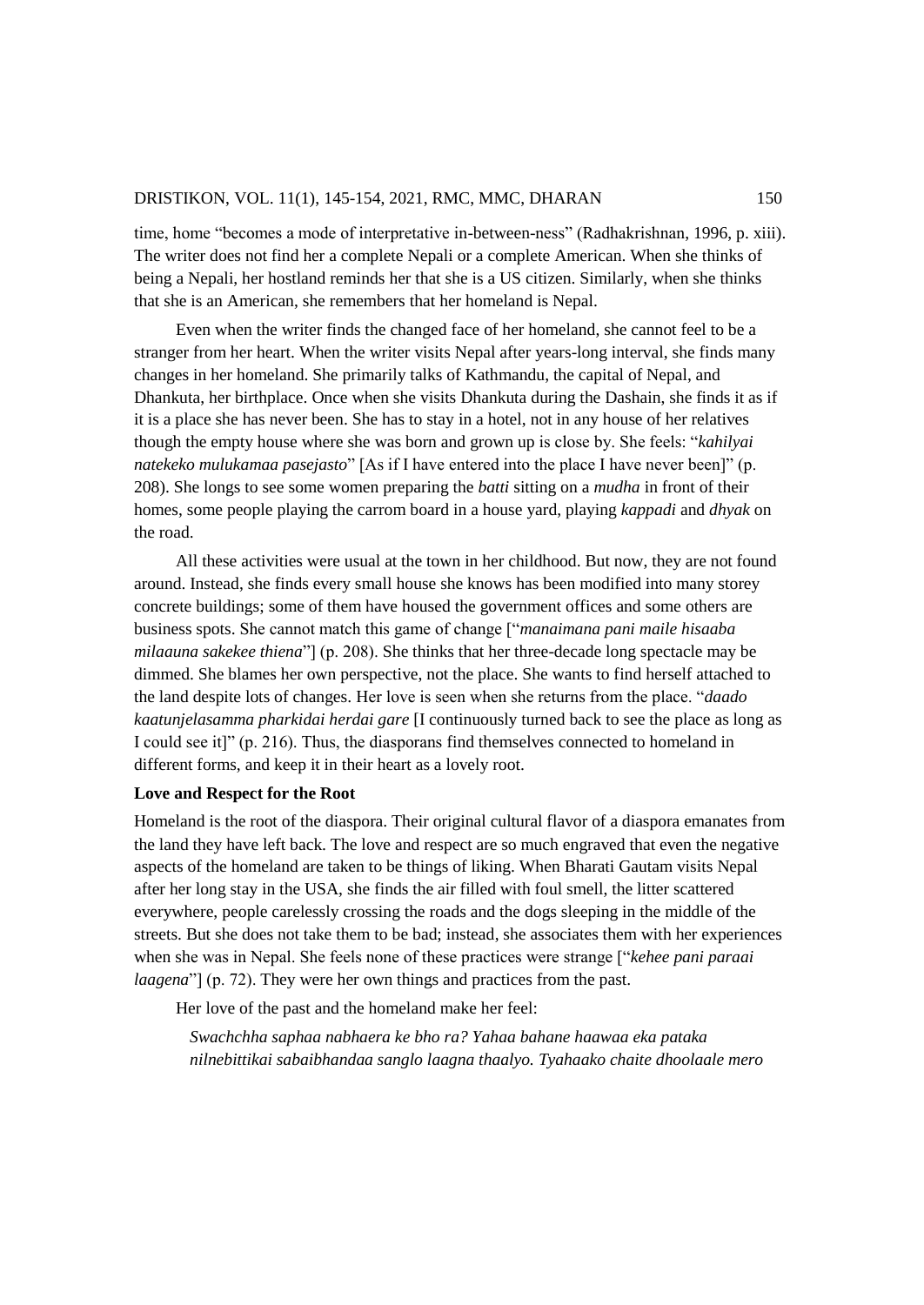*shareera chhunebittikai mero shareerale aaphantako kaakha anubhava garyo* [It does not matter whether it is clean or not! Once I swallowed the air flowing here, I felt it was the cleanliest in the world. Once the Spring dust touched my body, my body experienced the lap of a relative]. (p. 73)

The writer finds every thing near and dear to her. She feels her childhood playing and youth blooming in every hill and mountain in Nepal. She feels as if she is a researcher of her own archeology and of her own existence. When she reaches the yard of the house where she was born, she feels amazed: "*aghisamma shoonya dekhieko sansaara anaayaasa bhariejasto laagyo* [I felt, the world that was seen empty till just a while ago was suddenly filled]" (p. 80). This is not any kind of material fulfillment, but a spiritual or emotional one.

Home is not only a physical structure; it is, instead, the place of one's liking and attachment. Parameshwaran (2007) writes: "Home is where your feet are, and may your heart be there, too!" (p. 208). Here, feet symbolize diasporic emplacement and heart refers to attachment. These images and symbols also indicate that home is both real and imagined. But, Mishra (2007) claims that "diasporas do not return to their homeland (real or imagined)" (p. 2). It means even the physical return of Bharati Gautam to Nepal is not the real return as she is there just for a short time. She is sure to return to her hostland. She is happy in meetings with the family members and relatives back there.

When she visits her place of birth with her second son, she finds everything there dear to her heart and mind. The things she used to enjoy in her childhood are not there. Even then she loves the place because the soil is the same. She stands in the tall grass and gets her photo taken. Then she remembers her childhood activities there. She is nostalgic.

*Chhoraale khara ra raharako ghaaree dekhyo. Maile kaalo baardalee bhaeko aglo seto ghara dekhe. Aangana dekhe. Aamaa dekhe. Baa dekhe. Gothamaa taatnaamaa ghaansa khaairaheko singaare dekhe. … juthelnaako thaakraamaa kaankraaharoo jhumdieko dekhe. Agenaamaa khole paakeko dekhe. Chiura, keraa, dahee, khalpee, kaanlaamaa sayapatri sabai dekhe.* [The son saw the dense rough grass and pigeon pea. I saw a tall white house with a black verandah. I saw mother. I saw father. I saw the stripped coloured goat taking its grass in the shed. … I saw the cucumbers hanging down the supports. I saw the fodder prepared in the yard. I saw beaten rice, banana, yoghurt, special cucumber pickle and marigold on the terrace edges]. (p. 216)

The writer is lost in the memory of her childhood days. Those days come to her mind being lovely.

Gautam claims that she is happy once she remembers her past. "*Bigatako bhramana garer mero mana galdaina* [My mind does not get tired travelling to the past]" (p. 216). She compares such a travel with a film in which a heroine is watching the film in which she herself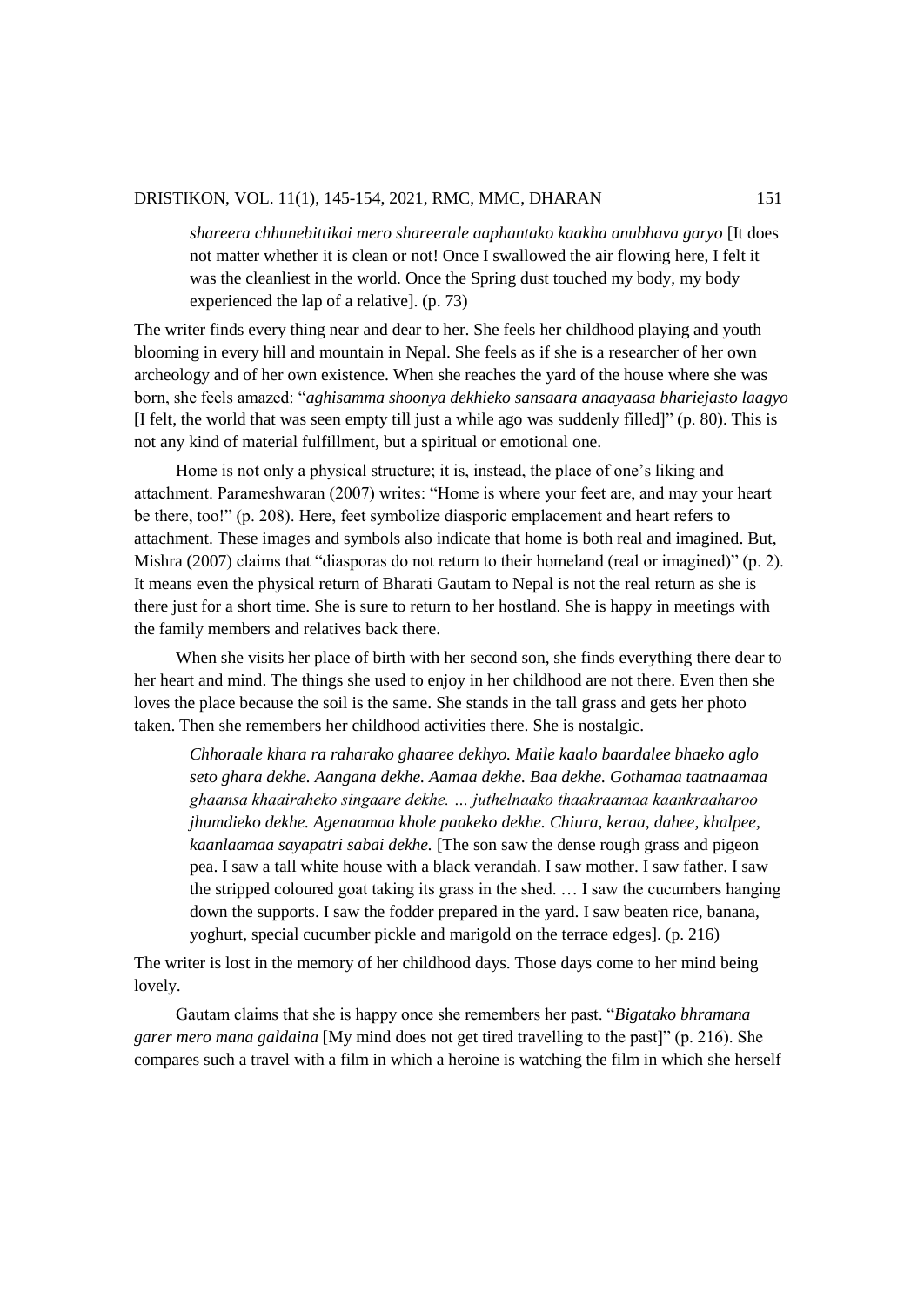is the lead actress. She finds the past like a shade that does not go out even when one switches off the light and closes the door (p. 273). Even when she finds something new in the USA and Sweden, she begins to compare it with something from her past back in Nepal. Once when she has to experience a destructive bonfire in California that destroys towns, she remembers her days back in Dhankuta when they used to work hard to save their house from the bonfire in the Spring season. At the same time, she remembers different types of fires they used to burn and enjoy in their hilly residents back in Nepal in her childhood.

The diasporans rework their life-worlds to feel safe in the hostland. Mishra (2007) claims on the basis of the Indian Diaspora's experiences in the Caribbean that "re-working the lifeworld of [homeland] … is one way of overcoming diasporic fears of being left adrift without an anchoring point" (p. 175). In the same light, Parameshwaran (2007) highlights the diasporan's connection with their nostalgia related to homeland:

Some never grow past the phase of nostalgia. Romanticizing one's native land has a place so long as it does not paralyze one's capacity to develop new bonds within one's adopted homeland. Nostalgia as the only sustenance can become quite toxic, vitiating the living stream into a stagnant cesspool. (pp. 209-10)

The writer also does not come out of her nostalgia. Throughout the book there are innumerable instances of her love and respect to her past she spent in Nepal.

It seems that based on the past, the writer tries to plan her future. Dancus (2011) claims that "nostalgia is not only an attempt to reconstruct the past in the present by locating memory in the nostalgic objects and values, but it can also be future oriented and therefore potentially subversive" (p. 250). Gautam connects her memory with her cultural roots as well. She feels elated when she remembers her cultural activities years back in Nepal. Here, Bruneau's claims is valid: "In every diaspora, culture in the widest sense - folklore, cuisine, language, literature, cinema, music, the press as well as community life and family bonds - plays a fundamental role" (2010, p. 39). He explains the reason behind the affinity with the homeland culture in the diaspora: "Through migration, diaspora members have lost their material relationship to the territory of origin, but they can still preserve their cultural or spiritual relationship through memory … re-rooting in the host country" (2010, p. 49). Gautam has used her love for the past in the same sense.

She tries to recreate Nepali culture in her American home. She has put a conch in the cupboard. A conch is a cultural symbol of Hindu prayers and religious practices. It is used in both the sacred ceremonies conducted during the life and also in the funeral procession. There is a saffron colour *Shreemadbhagavat* text in her American cupboard. *Shreemadbhagavat* is taken to be the most practical religious book that is recited and listened by the Hindu people continuously for seven days. It is one of the *puranas* [legends] that have both the religious and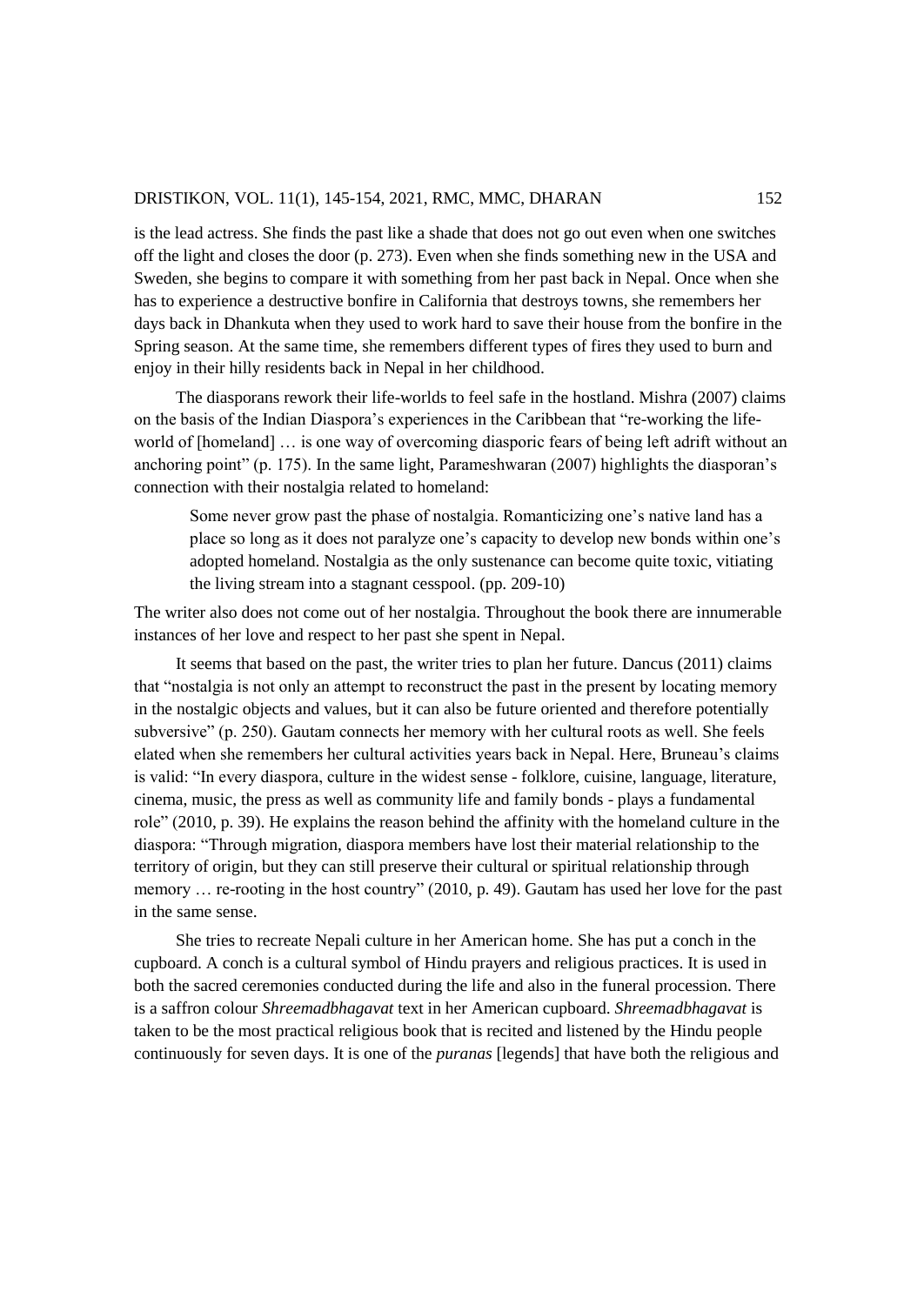historical significance. Moreover, this *purana* is the practical summary of the total Hindu philosophy. To preserve the text of *Shreemadbhagavat* is to respect and preserve the Hindu culture the writer was grown with in Nepal. This is the love and respect not only to the immediate root, but also love and respect to cultural, historical and philosophical roots.

She has preserved the photos they took in her childhood and youth in Nepal. They treasure the memories of both her good and bad days back then and there. Though she feels very sad seeing her dead junior sister's photo in her secret album, she sometimes realizes that this photo is able to keep her connected with the sister she loved and cared so much. She has also kept the cassettes of the Nepali hymns her maternal uncle and aunt have sung together. It connects her not only to the demised relatives, but also to their love of culture, tradition and art. All these are done due to love and respect to the root.

## **Conclusion**

Bharati Gautam's *Bigata ra Baduli* [*Past and Hiccups*] is an example of how the diasporas get connected with the homeland. The writer presents many instances of facts and emotions that show how the diasporas take the homeland as the source of identity, cultural root, love and respect. The memoirs in the book present the diasporan's nostalgia that celebrates the homeland as the land of inspiration. Even the negative aspects of the homeland are celebrated as the dear ones. Everything including the physical set up of the homeland and its culture works as a symbol for the diasporas. Even the parents, relatives, books, cultural objects and the birthplace have symbolic significance for them. The memoirs show that in whatever form and wherever they live, the homeland is a place of great significance for the diasporas. Diasporas exist only up to the point they maintain some kind of connection with their homelands.

#### **References**

- Bajgain, K. (2020). Prakashakiya [Publisher's note]. In B. Gautam, *Vigata ra baduli* [*Past and hiccups*] (pp. 7-8). Samakalin Literary Academy.
- Baral, P. (2021). Smritiko premila dharohar: *Vigata ra baduli* [Lovely heritage of memory: *Past and hiccups*]. *Banita*, 60, 37-39.
- Bruneau, M. (2010), Diasporas, transnational spaces and communities. In R. Bauböck and T. Faist (Eds.). *Diaspora and transnationalism: Concepts, theories and methods* (pp. 35- 49). Amsterdam University Press.
- Cohen, R. (2008). *Global diasporas: An introduction*. 2nd ed. Routledge.
- Dancus, A. M. (2011). Diasporic feelings and displaced nostalgia: A case study *Scandinavian Studies* 83(2), 247-266. *http://www.jstor.org/stable/23075459*